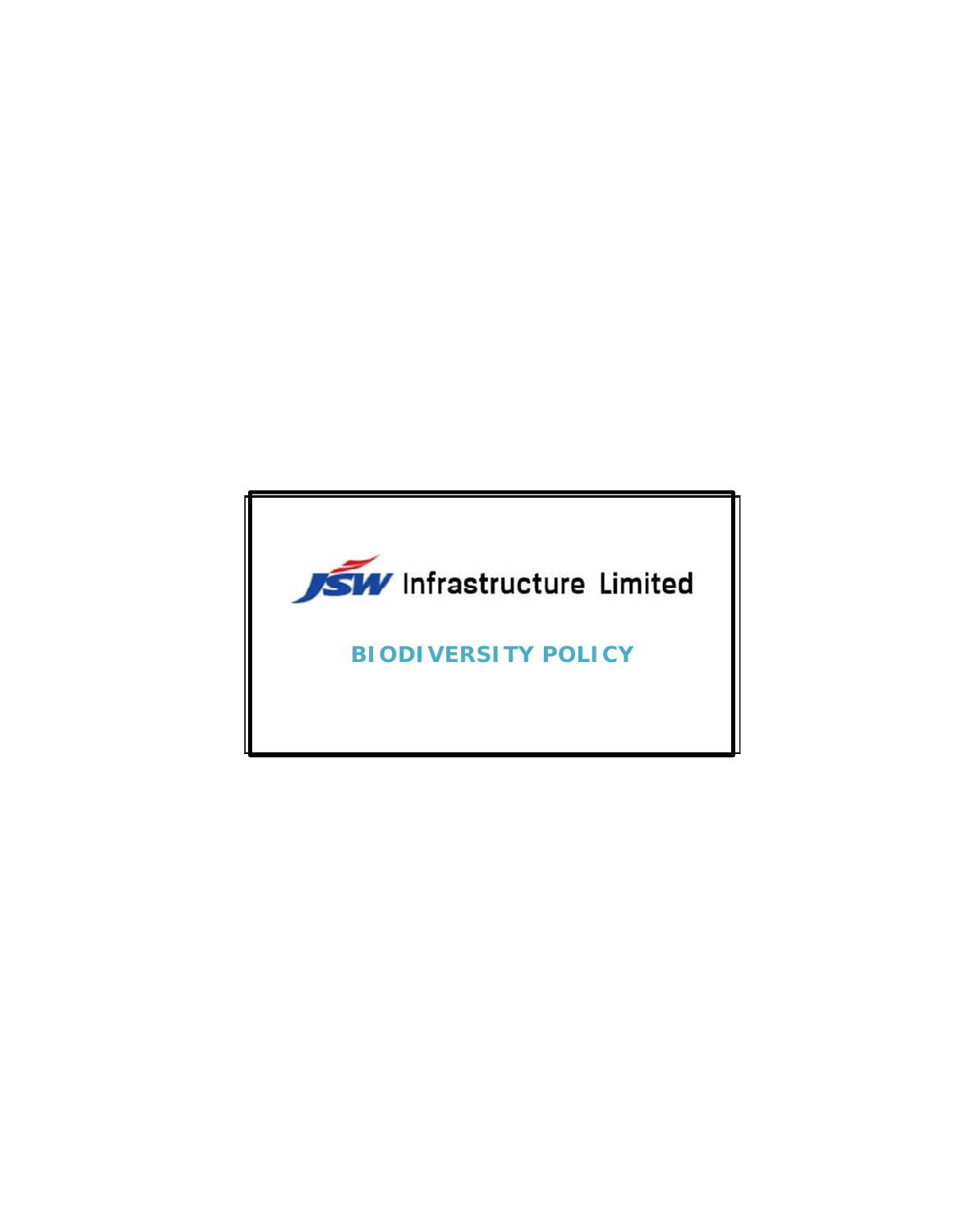

# **BIODIVERSITY POLICY**

## **PREFACE**

| <b>Title</b>               | <b>Biodiversity Policy</b> |
|----------------------------|----------------------------|
| <b>Version Number</b>      | 1.00                       |
| <b>Effective Date</b>      | 27.10.2021                 |
| <b>Authorised by</b>       | <b>Board of Directors</b>  |
| <b>Number of Revisions</b> |                            |
| <b>Last Revised Date</b>   | -                          |

As part of our efforts to deliver our Sustainability Vision, we at JSW Infrastructure Limited **('JSWIL' or 'the Company')** have established this Policy to demonstrate our commitment to protect and enhance biodiversity.

In furtherance of this commitment, the Board of Directors has adopted this 'Biodiversity Policy'.

#### Background of the Issue

Biodiversity\* is a representation of the variety of plants, animals or microscopic organisms on Earth and that are vital to keep the world's many ecosystems healthy, balanced and thriving.

However, the world's vital biodiversity is threatened in a number of ways, including deforestation and habitat loss, over-exploitation, the presence of invasive species, pollution and the impacts of climate change.

If left unchecked, these threats will eventually lead to the extinction of countless unique species and the loss of irreplacable natural habitats, potentially leading to the collapse of whole systems, resulting in a range of impacts on individuals and societies, including loss of food supplies on which millions rely.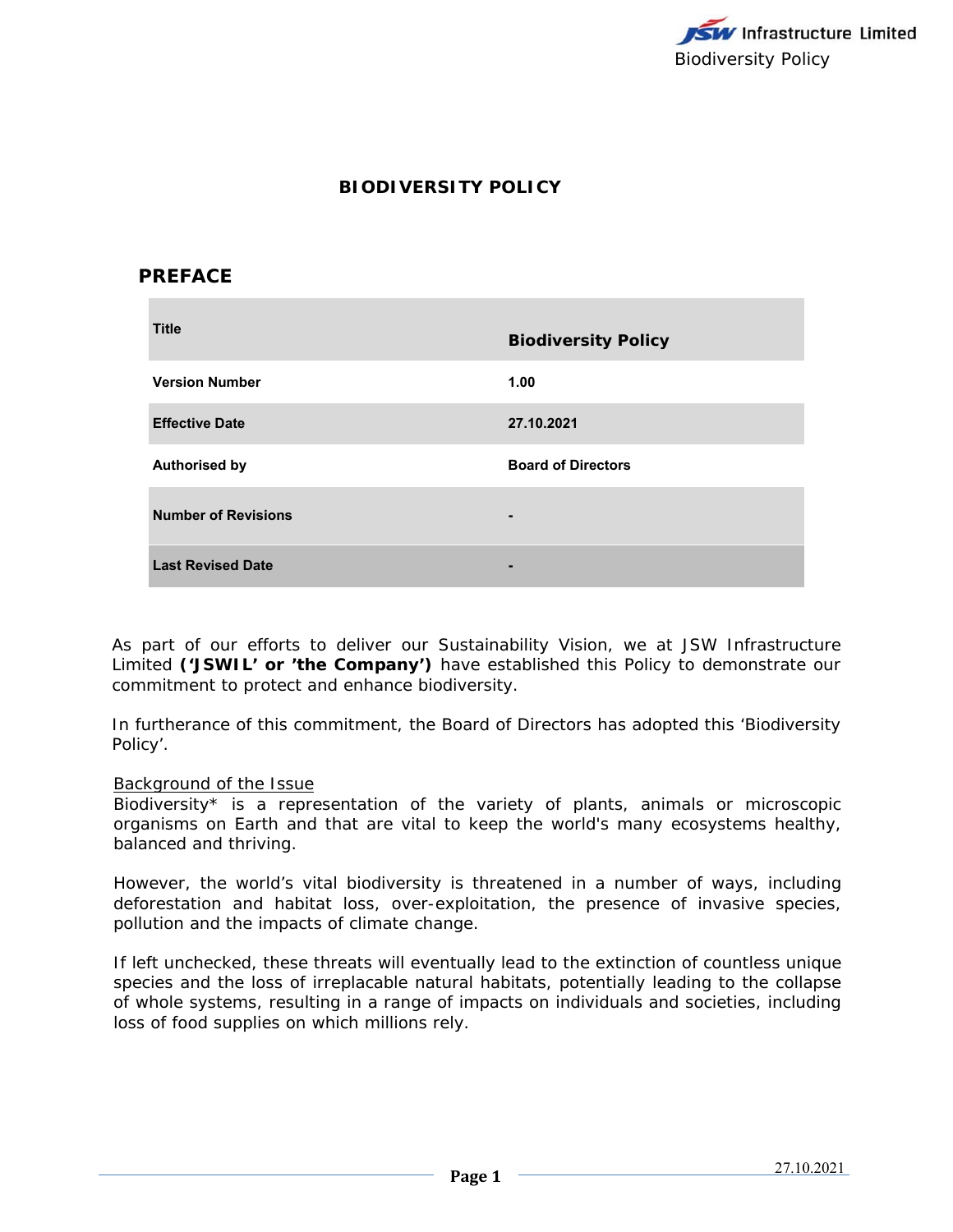

#### How it Relates to JSW

As one of India's leading conglomerates within the steel, energy, cement and infrastructure sectors, many of our activities have the potential to impact negatively on biodiversity, both locally and globally. Whilst we have always sought to protect and where possible enhance biodiversity, and have always worked within any relevant regulatory frameworks relating to biodiversity, we recognise that we have a moral and social need to do much more.

In pursuance of our stated commitments to protect and enhance biodiversity, we have adopted a number of aims towards which we will strive.

These aims are supported by a range of actions and improvements through which those aims are to be achieved.

#### **We aim to gain a full and detailed understanding of the size and nature of our impacts upon biodiversity, including any planned activities we may be considering.**

To do this we will:

- Undertake a rigorous assessment of:
	- o The species, habitats and ecosystems in and around our sites, seeking to understand their unique biodiversity importance;
	- o Potential changes (positive or negative) in those species, habitats and ecosystems, and to what extent any changes are as a result of our activities;
- Develop programmes to:
	- o Prevent or minimise any adverse impacts on biodiversity identified from our assessments;
	- o Enhance and reinforce any positive impacts on biodiversity identified from our assessments;
	- o Mitigate and restore any adversely affected ecosystems;
- Monitor, on a regular basis, the nature and scale of both the positive and negative impacts our activities have on biodiversity to see how we are progressing, reporting on this progress to our stakeholders.

In the meantime:

**We aim to continue our current efforts to achieve a 'no net loss'\*\* of biodiversity at all our currently operating sites.** 

To do this we will continue to:

- Exploit existing opportunities to prevent and minimise any adverse impacts on biodiversity on our sites;
- Exploit existing opportunities to enhance and reinforce any positive impacts on biodiversity on our sites;
- Educate our employees about biodiversity so they can, with our help, minimise their own impacts both at work and, if possible, at home;
- Support research into and development of new and innovative technologies within our industries that will contribute to protecting and enhancing biodiversity at our sites.

### **We aim to promote the protection and enhancement of biodiversity across all our suppliers and business partners.**